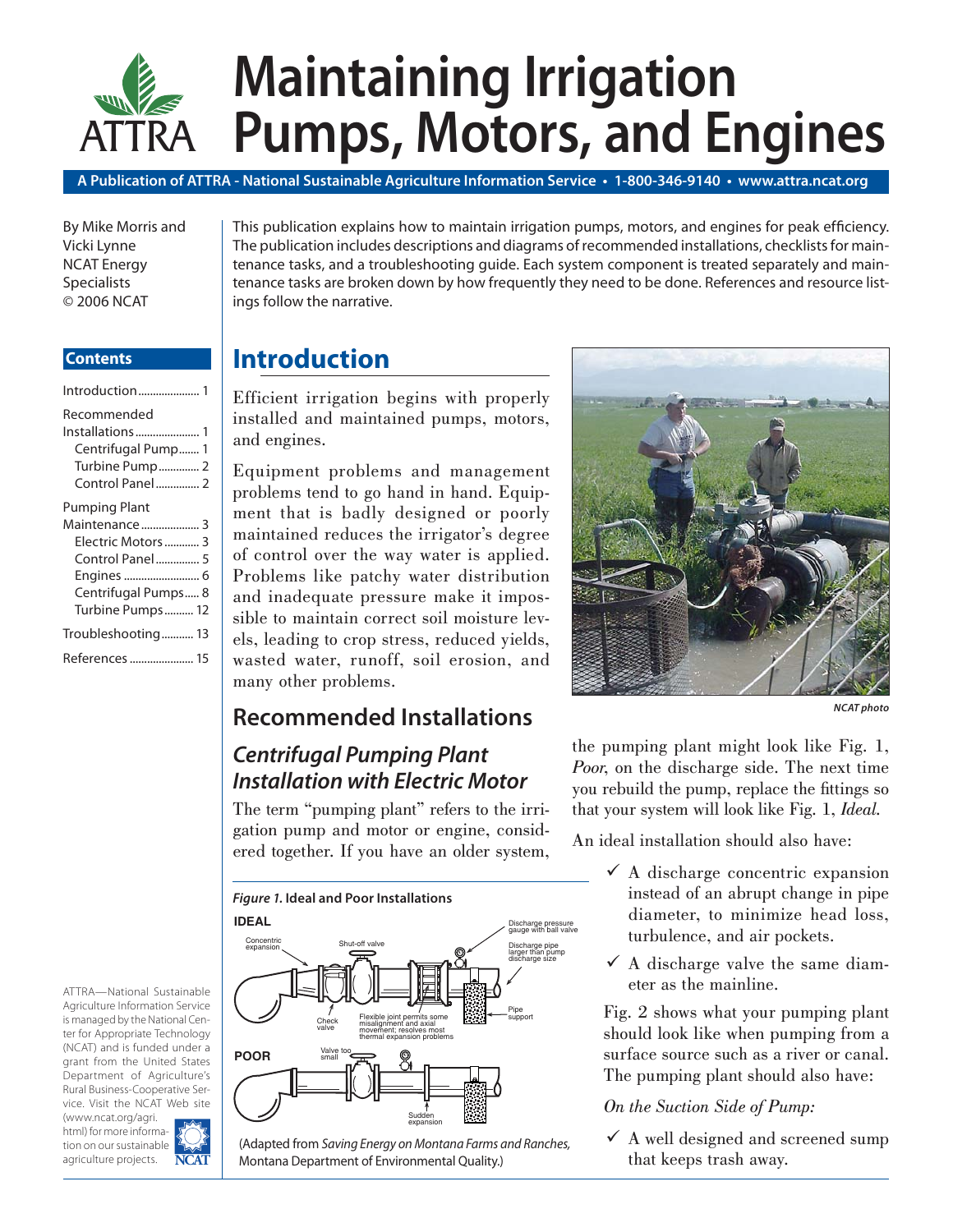#### **Related ATTRA Publications**

Energy Saving Tips for Irrigators

The Montana Irrigator's Pocket Guide

Drought Resistant Soil

Drought Resource Guide

Soil Moisture Monitoring: Low-Cost Tools and Methods

Measuring and Conserving Irrigation Water

- $\checkmark$  Suction line joints that are airtight under a vacuum.
- $\checkmark$  No high spots where air can collect.
- $\checkmark$  A suction line water velocity of five feet per second (fps) or less; two to three fps is best.
- $\checkmark$  A suction entrance at least two pipe bell diameters from sump inlet.
- $\checkmark$  A suction lift (vertical distance from water surface to pump impeller) less than 15 to 20 feet.
- $\checkmark$  An eccentric reducer to keep air from becoming trapped in the reducer fitting.
- $\checkmark$  A vacuum gauge to indicate whether the primer is pulling a vacuum or just moving air through the pump.

*On the Discharge Side of Pump:*

- $\checkmark$  A valve size that is the same diameter as the mainline.
- $\checkmark$  A non-slam check valve to prevent back spin when shutting off the pump.
- $\checkmark$  An air relief device when a buried mainline is used.
- $\checkmark$  A discharge line water velocity of less than seven fps. Five fps is best.
- $\checkmark$  An energy efficient 1800 rpm motor with a 15 percent safety factor.
- $\checkmark$  A simple shade over the motor.

# *Turbine Pump Installation*

Refer to the left half of Fig. 3 for a properly installed turbine pump in a well; many of these same principles apply to turbine pumps in sumps. The properly constructed well should also:

- $\checkmark$  Be at least six inches in diameter larger than the outside diameter of the well casing when a gravel pack is required.
- $\checkmark$  Have horizontal well screen slots that continue below the pumping water level. The openings should hold back at least 85 percent of the surrounding material.

The poorly constructed well in the lower right half of Fig. 3 shows a well casing that is not centered in the well. Vertical slotted pipe perforations are above the minimum water level, creating cascading water.

# *Control Panel for Electric Motors*

The importance of a properly installed control panel cannot be overemphasized for personal safety and for protecting your investment in your pump and motor.

Your control panel should:

- $\checkmark$  Have a shade over it to keep thermal breakers cool.
- $\checkmark$  Be mounted on secure poles or foundation.



(Adapted from *Energy Efficient Pumping Standards,* Utah Power & Light Company.)

## *Figure 2.* **Recommended Pump Installations, Top and Side Views**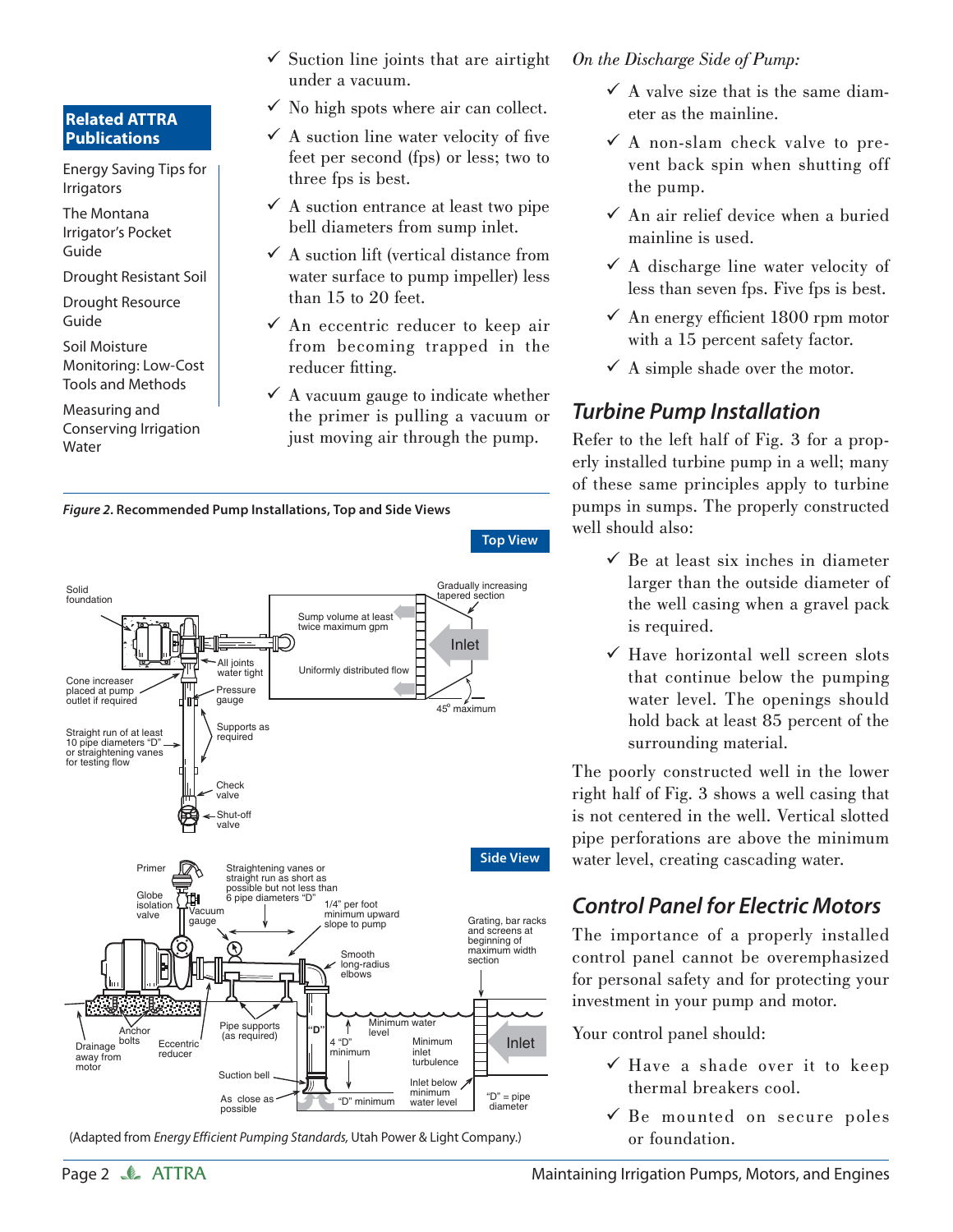#### *Figure 3.* **Deep Well Turbine Pump**



(Adapted from *Energy Efficient Pumping Standards*, Utah Power & Light Company.)

- $\checkmark$  Have any missing knockout plugs and other holes in the starting switch box replaced and screened or puttied against rodents, insects, and dirt.
- $\checkmark$  Have a small hole (3/16-inch diameter) in the bottom of the panel to allow moisture to drain.

Your control panel should include the following controls at a minimum:

- $\checkmark$  Circuit breaker(s) for overload currents.
- $\checkmark$  Lightning arrester.
- $\checkmark$  Surge protector.
- $\checkmark$  Phase failure relay, to protect the motor from phase reversal or failure and from low voltage.
- $\checkmark$  A pressure switch to shut off the motor if pumping pressure drops to undesirable levels.



*NCAT photo*

# **Pumping Plant Maintenance**

Every irrigation system needs regular maintenance in order to run efficiently and reliably. Poorly maintained systems waste energy and money, and are prone to breakdowns that cause crop losses and yield reductions.

 *Caution: The recommendations below are not comprehensive and may not be correct for all systems. Consult your owner's manual for recommended maintenance procedures and always follow the manufacturer's instructions if they differ from the ones in this guidebook.*

#### *Electric Motor Maintenance*

#### General

Make a habit of checking that the motor is securely bolted to its platform. Mounting bolts can vibrate loose. Check to see that rotating parts aren't rubbing on stationary parts of the motor, causing damage to the motor.

Remember that an electric motor is an air-cooled piece of equipment and needs all the ventilation it can get. Excessive heat is a main cause of reduced motor life. Motors also like to be dry. Keep motor windings dry by keeping pump packing in good condition. Even if windings are protected from moisture, minerals in the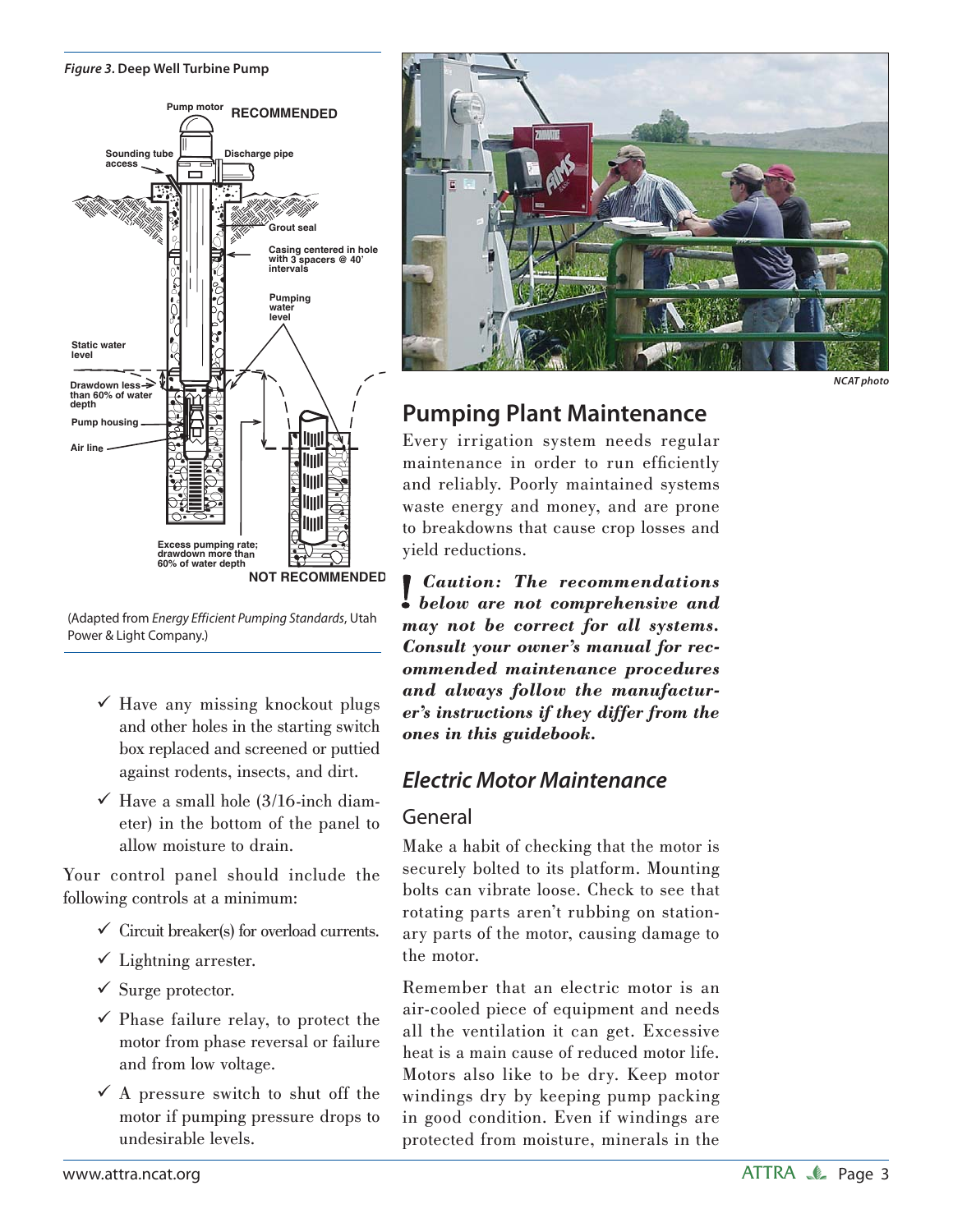

*NCAT photo*

#### *Maintenance Tasks*

At season startup:

 $\checkmark$  Remove tape on all openings and clean out rodents, insects, or debris.

pumped water can attach to the windings and cause

Motors that operate at 3600 rpm experience twice as much wear as motors operating at 1800 rpm. Regular maintenance is especially critical for 3600 rpm motors and pumps.

early failure.

- $\checkmark$  Locate the motor drain hole on the base or support for the base, and clean it out so water won't be trapped and held directly under the air intake.
- $\checkmark$  Change oil in reduced voltage starters, using an oil recommended by the manufacturer. Be sure to clean the oil pan before refilling.
- $\checkmark$  Use vacuum suction or air pressure to remove dust and debris from moving parts of the motor. (Don't exceed 50 psi of air pressure.)

#### Periodically:

- $\checkmark$  Clean grass or debris from air ventilation openings on the motor and from around the motor to allow a full flow of cooling air.
- $\checkmark$  Check screens on motor ventilation openings. Replace with machine cloth (¼-inch mesh) as necessary.

At end of season shutdown:

 $\checkmark$  Cover the motor with a breathable water-resistant tarp.

## Motor Electrical System

Wide temperature fluctuations during the year can cause electrical connections (especially in aluminum wire) to expand and contract, loosening connectors. Loose electrical connections cause heat buildup and arcing at electrical terminals. The voltage drop across loose connections will cause the motor to operate at less than its rated voltage, increasing internal motor temperature. Increased heat will break down motor winding insulation, resulting in electrical shorts and motor failures. A loose or broken connection can also unbalance the phases of three-phase power and damage the motor windings.

 *Caution: Before conducting these tasks, be sure power is off at the utility disconnect switch. It may be necessary to have the utility company shut the power off.*

#### *Maintenance Tasks*

At season startup:

- $\checkmark$  Inspect insulation of motor windings. If the windings are excessively grease-covered, consult your motor repair shop for direction.
- $\checkmark$  Check all safety switches according to the manufacturer's directions.

Twice a year:

- $\checkmark$  Check electrical connections from meter loop to motor for corrosion and clean if necessary. Coat the wiring (especially aluminum) and connectors with an antioxidant that meets electrical code requirements.
- $\checkmark$  Check electrical connections from the meter loop to the motor for tightness. Tighten and re-tape if necessary.
- $\checkmark$  Replace overheated connections or wires with new material. Overheated connections will show heat damage such as burnt insulation on wires.

## Motor Bearings

Lubricate the motor according to the manufacturer's instructions. Intervals between lubrication will vary with motor speed, power draw, load, ambient temperatures, exposure to moisture, and seasonal or continuous operation. Electric motors should not be greased daily. Bearings can be ruined by either over- or under-greasing.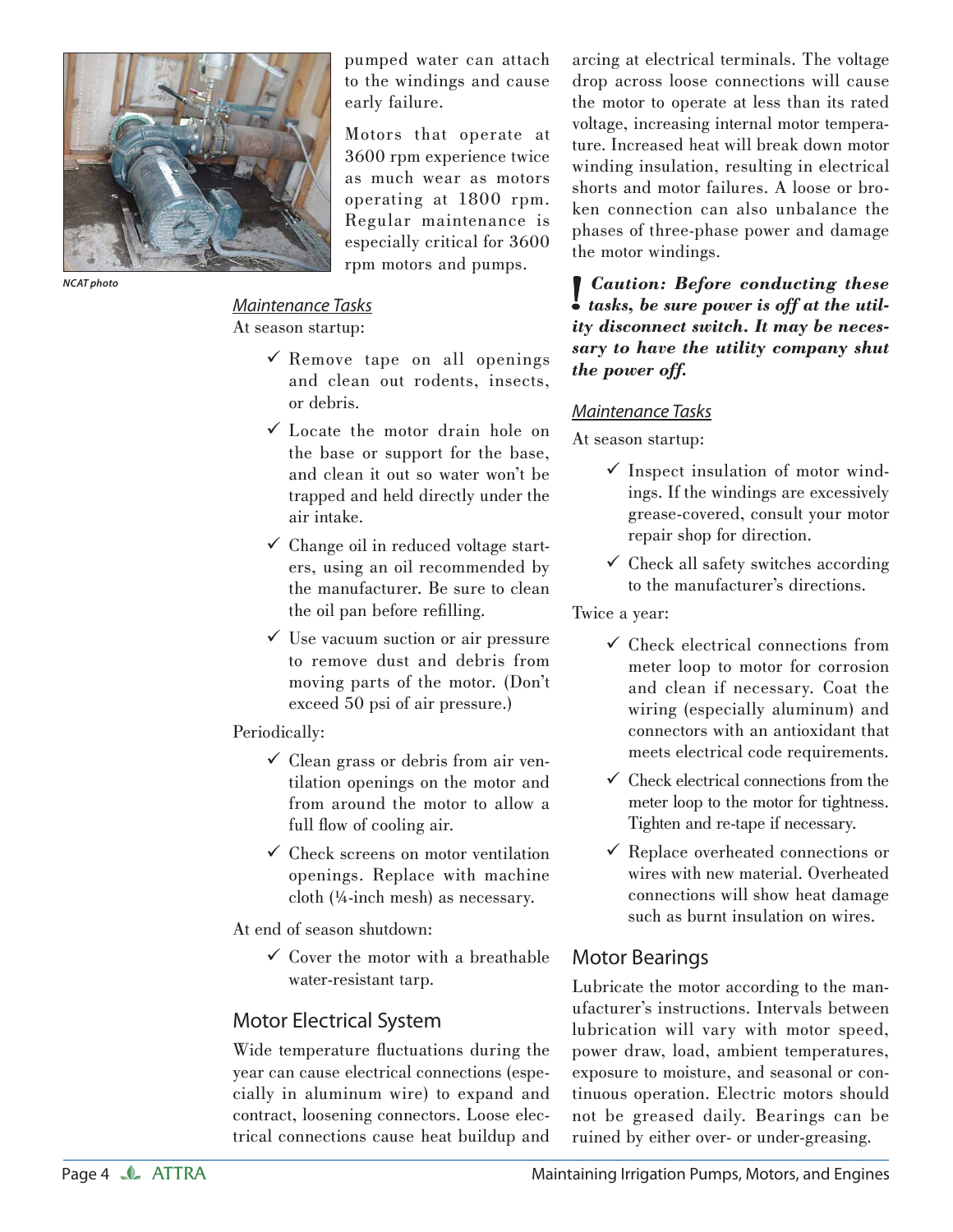Fill a grease gun with electric motor bearing grease and label it so it won't be confused with other types of lubricating grease.

 *Caution: Lubrication instructions in owner's manuals should be followed if they differ from these. Newer motors may have sealed bearings that cannot be lubricated.*

**Recommended Re-greasing Periods for Motors**

|                                    | <b>Horsepower Range</b> |                 |                 |  |  |  |  |  |
|------------------------------------|-------------------------|-----------------|-----------------|--|--|--|--|--|
| <b>Type of Service</b>             | $1 - 9$                 | $10 - 40$       | 50-150          |  |  |  |  |  |
| Normal Duty<br>(8-hour day)        | 8 mos.                  | $6 \text{ mas}$ | $4 \text{ mas}$ |  |  |  |  |  |
| <b>Heavy Duty</b><br>(24-hour day) | $4 \text{ mas}$         | 3 mos.          | $2 \text{ mas}$ |  |  |  |  |  |

#### *Maintenance Tasks*

Change the grease at recommended intervals to remove any accumulated moisture:

- $\checkmark$  Remove the bottom relief plug and clean hardened grease out of passageway.
- $\checkmark$  Using a grease gun, fill the housing with approved high temperature electric motor bearing grease (refer to the manufacturer's manual for API number of grease) until old grease is expelled.

 *Caution: If old grease is not expelled as the new grease is pumped in, stop adding grease and have your motor checked by a qualified repair person. Adding new grease without old grease being removed could blow the seals and push grease into the motor windings, causing the motor to overheat and reducing its service life. Do not over-grease your motor.*

- $\checkmark$  Run motor until all surplus grease is thrown out through the bottom grease port (may require 5 to 10 minutes).
- $\checkmark$  Shut off the motor and use a screwdriver or similar device to remove



*NCAT photo*

a small amount of grease from the grease port to allow for grease expansion during full load operation.

 $\checkmark$  Replace grease plug.

# *Control Panel Maintenance*

## Control Panel Safety Precautions

Never use the main disconnect to start or stop your motor. It is not intended for this purpose. Using the main disconnect to start and stop the motor will cause excessive wear of the contacts and arcing can occur. Use the start and stop button.

If the overhead lines to your control panel's service are obstructed by tree branches or other items, have the utility company clear the lines.

Have an electrician inspect your panel to ensure that:

- $\checkmark$  Control circuits are protected with the correct size and type of fuse.
- $\checkmark$  Lightning arresters are properly installed on the meter and motor side of the buss and breaker. They should also be mounted in a secure box to protect you if they blow up.
- $\checkmark$  The service panel is properly grounded, independently of the pumping plant.
- $\checkmark$  Service head grommets are in place and in good condition.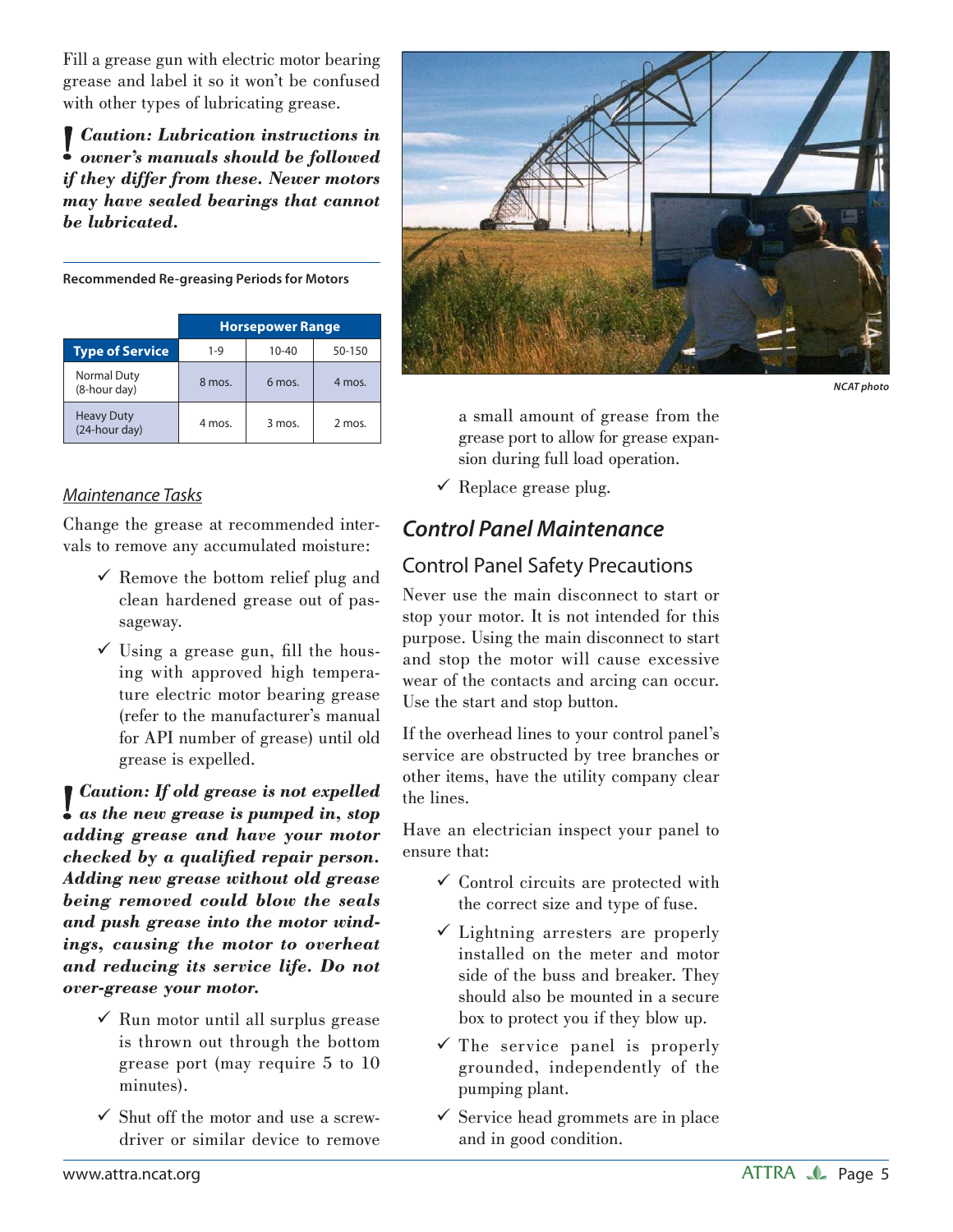#### General Maintenance

Have your electrician or pump maintenance person do a Megger check on the control panel, motor, conduits, and other electrical connections. The Megger device applies a small amount of voltage to an electrical component and measures the electrical resistance. A Megger test can also detect potentially harmful moisture in windings.

Any time the main disconnect switch has been left open or off, operate it several times before leaving it closed or on. Copper oxide can form in a few hours and result in poor contact and overheating. Any type of corrosion can cause poor contact, poor grounding, and direct or high-resistance shorts.

**Example power**<br> **Example 2** is affected by<br> **Example 2** altitude and *is aff ected by altitude and air temperature.*

 *Caution: After opening the control panel but before touching the controls inside, use a voltmeter to be sure that the incoming power is disconnected or turned off. If necessary, have your utility disconnect the power. If you have any doubts about the safety of your control panel, WALK AWAY AND CALL A QUALI-FIED ELECTRICIAN. Even a current of 15 milliamps (one milliamp is one one-thousandth of an amp) can cause serious injury or death. Always play it safe!*

#### *Maintenance Tasks*

At season startup:

- $\checkmark$  Replace fuses after checking to see that they aren't blown. Never use oversized fuses.
- $\checkmark$  Operate disconnect switch slowly to check for alignment of blades and clips.
- $\checkmark$  Open and close the disconnect switch several times to clean oxide from contact points.
- $\checkmark$  Clean contacts of all dust and dirt. Clean copper contacts with very fine sandpaper or a fine file. Replace badly pitted or burned contacts. Never file silver or silver-plated contacts. Leave contacts clean and dry so dust won't collect.
- $\checkmark$  If easily accessible, check magnetic starter switch contact points.
- $\checkmark$  Periodically clean out debris, rodent droppings, and nests and insects. Make sure drain hole is open.

At end of season shutdown:

- $\checkmark$  Ensure that switches are in the off or open position. Lock the panel in the off position and remove the fuses to prevent accidental startup and vandalism. Removing fuses will also prevent corrosion.
- $\checkmark$  Protect exposed control boxes against moisture and dust with a waterproof tarp.

## *Engine Maintenance — Diesel, Gasoline, Liquid Propane Gas (LPG), and Natural Gas*

Make a habit of checking that the engine is securely bolted to its platform; mounting bolts can vibrate loose. Regularly check coolant, oil levels, fuel, and fan belts. If coolant or oil is down, check lines for leakage. On diesel engines, check injectors and fuel lines for leaks.

Engine power is affected by altitude and air temperature. Derate engine power output by 3.5 percent for every 1,000-foot increase in altitude over 500 feet above sea level. Derate output by 1 percent for each 10 degree increase in air temperature above 85 degrees F.

## Engine Startup (Beginning of Season)

#### *Maintenance Tasks*

- $\checkmark$  Remove tape on all engine openings and the distributor cap, and tighten belts.
- $\checkmark$  Charge batteries and connect them.
- $\checkmark$  Open fuel tank shutoff valve.
- $\checkmark$  Before starting the engine, override safety switches that protect against low water pressure, loss of oil pressure, and overheating. After engine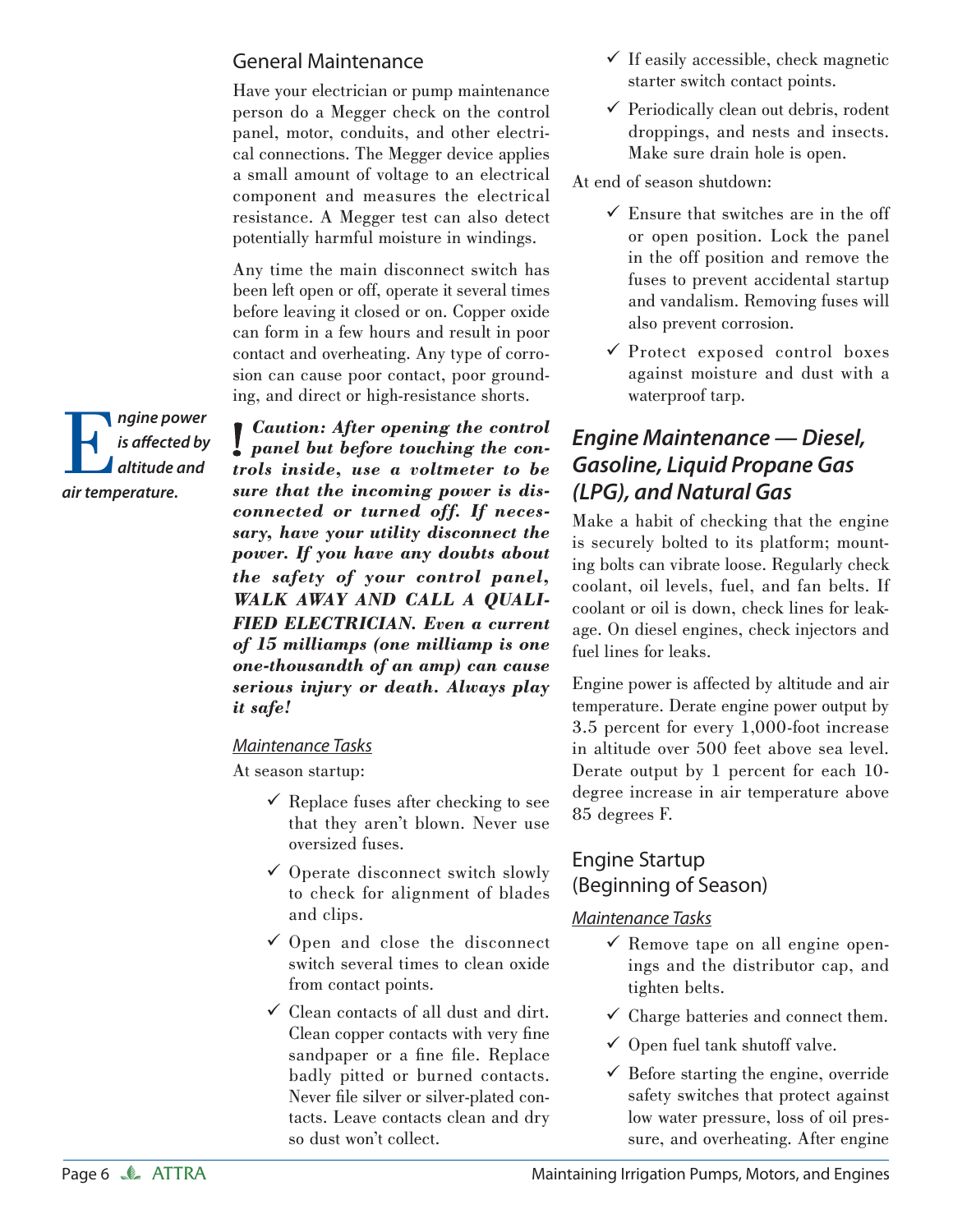has reached operating speed, activate the safety switches.

- $\checkmark$  Run the engine for 10 minutes, then turn it off and check oil and coolant levels.
- $\checkmark$  Check engine and pump for any leaks caused by drying gaskets.

#### Engine Air System

Always replace disposable air filters with new ones. Cleaning can distort the filter and allow more dirt to enter.

#### *Maintenance Tasks*

- $\checkmark$  At season startup, clean and refill the filter bath in oil-bath air cleaners and reassemble the air cleaner.
- $\checkmark$  Periodically brush blockage off the screen if the air induction system is equipped with a pre-screener.
- $\checkmark$  Change the air filter when the service indicator signals that it's time to change it:
	- Turn off engine before changing air filter.
	- Wipe the outside of the cover and housing with a damp cloth and remove the cover.
	- If cover is dented or warped, replace it.
	- Use extreme care when removing the filter to prevent dirt from falling into the intake duct. Use a clean damp cloth to wipe inside of filter housing.
	- Install new air filter.

## Engine Electrical System

If you have a natural gas engine, be aware that natural gas has a higher octane value than automotive gasoline. You can increase engine efficiency and reduce fuel consumption by setting the ignition timing to take advantage of the higher octane. Consult the engine manufacturer for recommendations on how to do this.

*Maintenance Tasks* At season startup:

- $\checkmark$  Inspect breaker points for wear and replace if needed.
- $\checkmark$  Set the gap or dwell angle and lubricate the rotor.
- $\checkmark$  Check timing and adjust if necessary.
- $\checkmark$  Clean all connecting terminals; cover with protectors.
- $\checkmark$  Spray silicone on electrically operated safety switches and ignition system to prevent corrosion.

Twice a year:

- $\checkmark$  In engines that have them, clean and re-gap spark plugs or replace with plugs in the recommended heat range.
- $\checkmark$  Check all terminals and electrical connections for tightness and corrosion, and spray with corrosion inhibitor (NOT grease).
- $\checkmark$  Remove the distributor cap and lubricate governor weights with silicone (NOT oil).

## Engine Oil and Lubrication

Have a sample of engine oil analyzed for contaminants, which signal abnormal wear. Intervals between analyses will depend on the engine, and analysis may be cost-effective only for larger engines. Equipment dealers should know where the oil can be analyzed and how often this should be done.

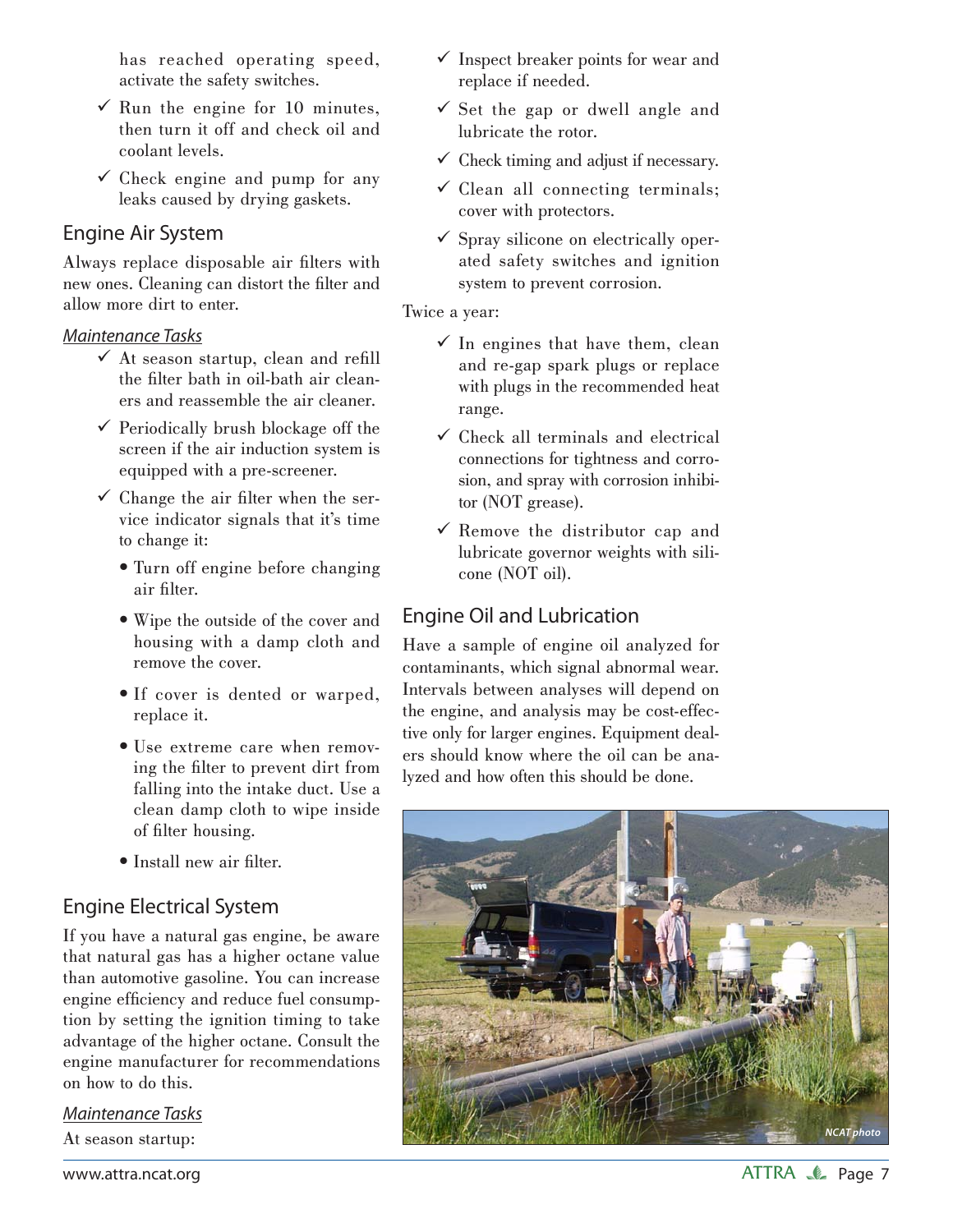Use only the oil recommended by the manufacturer. Tag each engine with a label identifying the proper oil.

#### *Maintenance Tasks*

Twice a year:

- $\checkmark$  If the engine was not protected during shutdown, or if the oil has not been changed within the last year, change the crankcase oil and oil filter.
- $\checkmark$  Lubricate all engine accessories such as the driveshaft and U-joints.

## Engine Fuel and Coolant

#### *Maintenance Tasks*

- $\checkmark$  Twice a year remove and clean or replace the fuel filter.
	- $\checkmark$  Periodically check that fuel tank cap and oil filter cap are on tight and that gaskets aren't cracked.
	- $\checkmark$  Periodically check that the fluid level and degree of coolant protection are adequate. Check that the radiator cap is on tight and that gaskets aren't cracked.

## Engine Shutdown (End of Season)

#### *Maintenance Tasks*

 $\checkmark$  Drain all fuel from the tank and lines and shut off the fuel valve. If LP gas is used, drain vaporizerregulator. (Drain both fuel and water lines.)

#### *Figure 4.* **Centrifugal Pump and Motor**



- $\checkmark$  Remove spark plugs. Pour a tablespoon of clean motor oil into each spark plug hole. Position spark plug wire away from cylinder opening and rotate crankshaft by hand to lubricate piston and rings. Replace spark plug.
- $\checkmark$  Seal the distributor cap with duct tape where the cap joins the distributor housing.
- $\checkmark$  Seal all the openings in the engine with duct tape, including air cleaner inlet, exhaust outlet, and crankcase breather tube.
- $\checkmark$  If the engine coolant is water, drain and refill the cooling system with water, a rust inhibitor, and antifreeze.
- $\checkmark$  Remove tension from belts.
- $\checkmark$  Remove and store batteries in a cool but not freezing location. Do not store batteries directly on concrete.
- $\checkmark$  If engine is outside, cover with a water-resistant tarp.

## *Centrifugal Pump Maintenance*

## Centrifugal Pump Startup (Beginning of Season)

#### *Maintenance Tasks*

- $\checkmark$  Using new gaskets and pipe-dope, reconnect to the pump any piping removed during shutdown.
- $\checkmark$  Re-install the primer and priming valve if they were removed during shutdown.
- $\checkmark$  Check that the pump shaft turns freely and is free of foreign objects. Applying power could break the impeller if it's rusted to the case.
- $\checkmark$  Check the pump for leaks caused by drying gaskets.
- $\checkmark$  Check intake and discharge piping for proper support and make sure the pump is securely bolted to the platform.
- $\checkmark$  Clean the drain hole on the underside of the pump.

**D** *o* not store *batteries directly batteries directly on concrete.*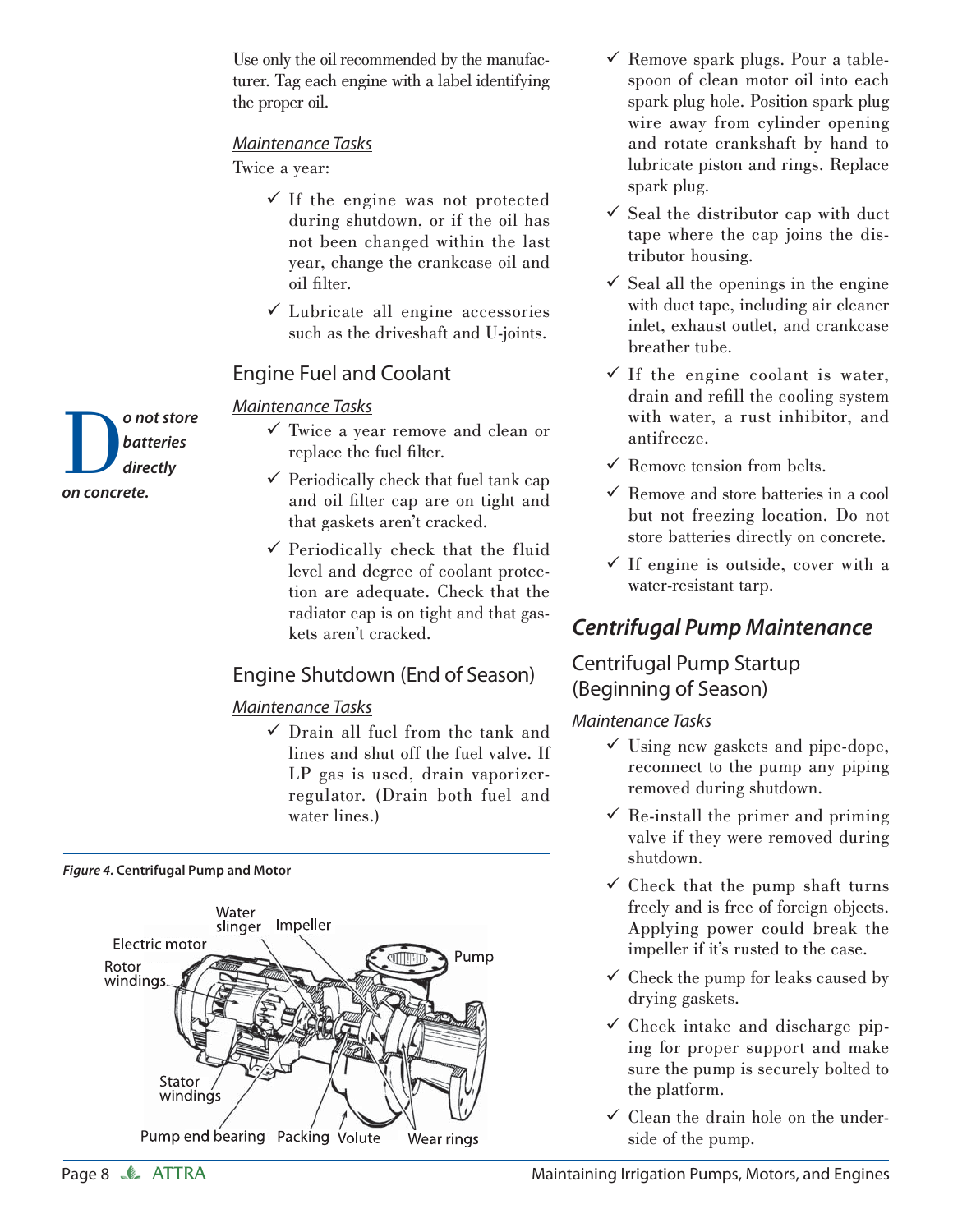## General

To avoid water leaks, make sure that all gaskets are the correct ones for the coupling or flange. Eliminate air leaks in your pump's suction line by coating threaded connections with pipe cement or white lead and drawing them tight. Also examine suction line welds for cracks, which will allow air leaks.

#### **Choosing Gaskets**

Using a gasket in a coupling that it was not made for is a common cause of leaky gaskets. Get the right gasket and the right kind of gasket for the fitting.

**Flat gaskets:** Most are made of neoprene and are used on flanged, bolt-together fittings. They are usually not expensive. They normally fail by "creeping" out of their fitting. Look for new neoprene gaskets that contain a cotton backing sandwiched in the gasket to reduce the creeping action.

**Shaped gaskets:** The three most common materials are styrene-butadiene (SBR), ethylene-propylene (EPDM), and polyethylene (poly). SBR and EPDM have much better resistance to cracking, abrasion, ozone, and weathering resistance than poly gaskets. They are more expensive than poly but will last longer. When buying shaped gaskets, look for gaskets that are dull; this indicates that little or no plasticizer has been added to the gasket. Plasticizers significantly reduce gasket life.

If your pump isn't delivering water, verify that the pump shaft is turning in the direction of the arrow on the pump casing. As viewed from the motor end, the rotation is usually clockwise, but check the startup instructions that came with the pump. On three-phase motors, swap any two power leads to change rotation. It is recommended that a qualified electrician perform this task.

If the pump doesn't prime, check for air leaks on discharge valves. Many all-metal gate-type valves won't seal properly to create a vacuum. Sand or other debris lodged between the rubber flap and the valve seat will prevent check valves from sealing and forming a tight joint. See if the rubber face is cracked or chipped and not seating. Replace the gate valve or check valve. Check



*NCAT photo*

connections between pump and primer. On a hand primer, if grass or other debris is lodged in the check valve, air is pulled back into the pump at every stroke and the pump won't prime. After proper priming, fill the system slowly.

#### *Maintenance Tasks*

Twice a year:

- $\checkmark$  Thoroughly clean suction and discharge piping and connections, removing moss and debris.
- $\checkmark$  Tighten all drain and fill plugs in the pump volute case to avoid air and water leaks. Use a pipe thread compound on all pipe threads.
- $\checkmark$  Check for cracks or holes in the pump case.
- $\checkmark$  Clean trash screening device and screens on the suction pipe.

## Servicing Impeller and Wear Rings

If you suspect that your pump impeller is clogged or damaged, or that the wear rings are worn, you can dismantle the pump. This will take some work and is best done in the shop. Or have a qualified pump repair shop undertake this procedure. Always follow the directions in the manufacturer's manual, if available, instead of the following simplified directions.

 $\checkmark$  Remove suction cover or volute case.

*Figure 5.* **Impeller Eye and Wear Ring**



1/32" clearance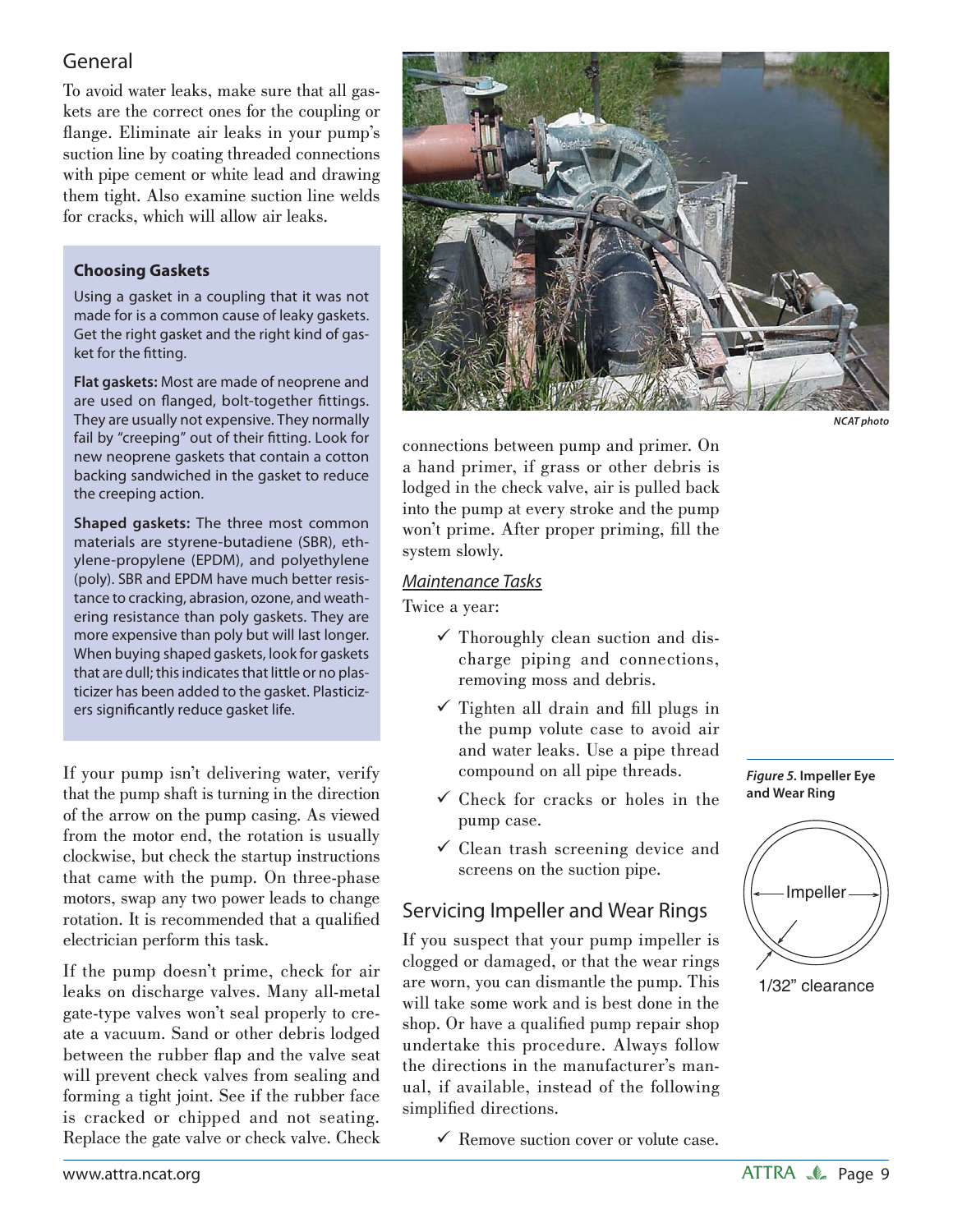#### **Net Positive Suction Head (NPSH) and Cavitation**

Many people are surprised to learn that centrifugal pumps don't pull water through a suction pipe; they can only pump water that is delivered to them. When air is removed from the suction pipe by a primer pump, the weight of the earth's atmosphere forces water to rise into the pipe, delivering water to the pump.

Even in the best of circumstances (including a near-perfect vacuum), the maximum water column that can be forced by atmospheric pressure never exceeds about 33 feet in height. As elevation, water temperature, and pipe friction increase, the height of the water column that can be forced drops. The maximum column of water that can be created in a pipe under a given set of conditions is known as *Net Positive Suction Head* or *NPSH.*

Insufficient NPSH often occurs at startup. Since the pump is working against low pressure, it pumps a larger volume than in normal operation. This larger volume creates friction losses in the suction line, reducing NPSH. Too little available NPSH can result in vaporization of water in the eye of the impeller, causing *cavitation*, a noisy condition where vapor bubbles collapse violently in the pump.

To stop cavitation, close the discharge valve. If cavitation is allowed to continue, the impeller and pump casing can become pitted and damaged, reducing pump capacity. To eliminate cavitation as well as water hammer, and to prevent high amperage draw on demand meters, open the discharge valve *slowly* to fill the mainline whenever you start up the pump.

*Caution: Don't let the pump run more than two minutes with the discharge valve closed.*

- $\checkmark$  Remove debris from impeller and volute. Remove pebbles lodged between vanes.
- $\checkmark$  Check wear at the impeller eye and vanes. If worn, repair or replace the impeller.
- $\checkmark$  Re-machine or replace wear ring if clearance is greater than 1/32 inch per side.
- $\checkmark$  Replace suction cover or volute. Use a new gasket.

#### Servicing the Pump Packing

A pump with shaft sleeve and packing in good condition and properly adjusted shouldn't require constant re-adjustment, but should be checked daily. Unless proper leakage (about 8 to 10 drops per minute) is running through the packing box, the packing will become overheated and dry out, eventually burning and scoring the shaft sleeve. Excessive

dirt, silt, or sand in the water can also score the sleeve.

Check for an improperly greased or worn rotary shaft seal by running the pump and squirting oil on the shaft just outside the seal. Oil drawn into the seal indicates a leak.

If the pump has been out of service, the packing may be dried and hardened. Air can leak into the pump through the packing box and the pump can lose prime.

#### *Maintenance Tasks*

Grease the packing box annually with a proper pump packing grease. Less frequent maintenance causes grease to harden, making this task very difficult.

- $\checkmark$  If the packing box is equipped with a grease cup or a grease zerk, apply a couple pumps of packing grease to the packing box to force out the remaining water and protect the packing.
- $\checkmark$  For a packing box without a grease cup or zerk, remove the last two packing rings (see below for replacing packing) and discard. Pack packing grease into the packing box until full. Add two new rings and gently tighten the packing gland slightly to force the grease into the subsequent packing rings. Then loosen the gland.

#### *Figure 6.* **Pump Packing**

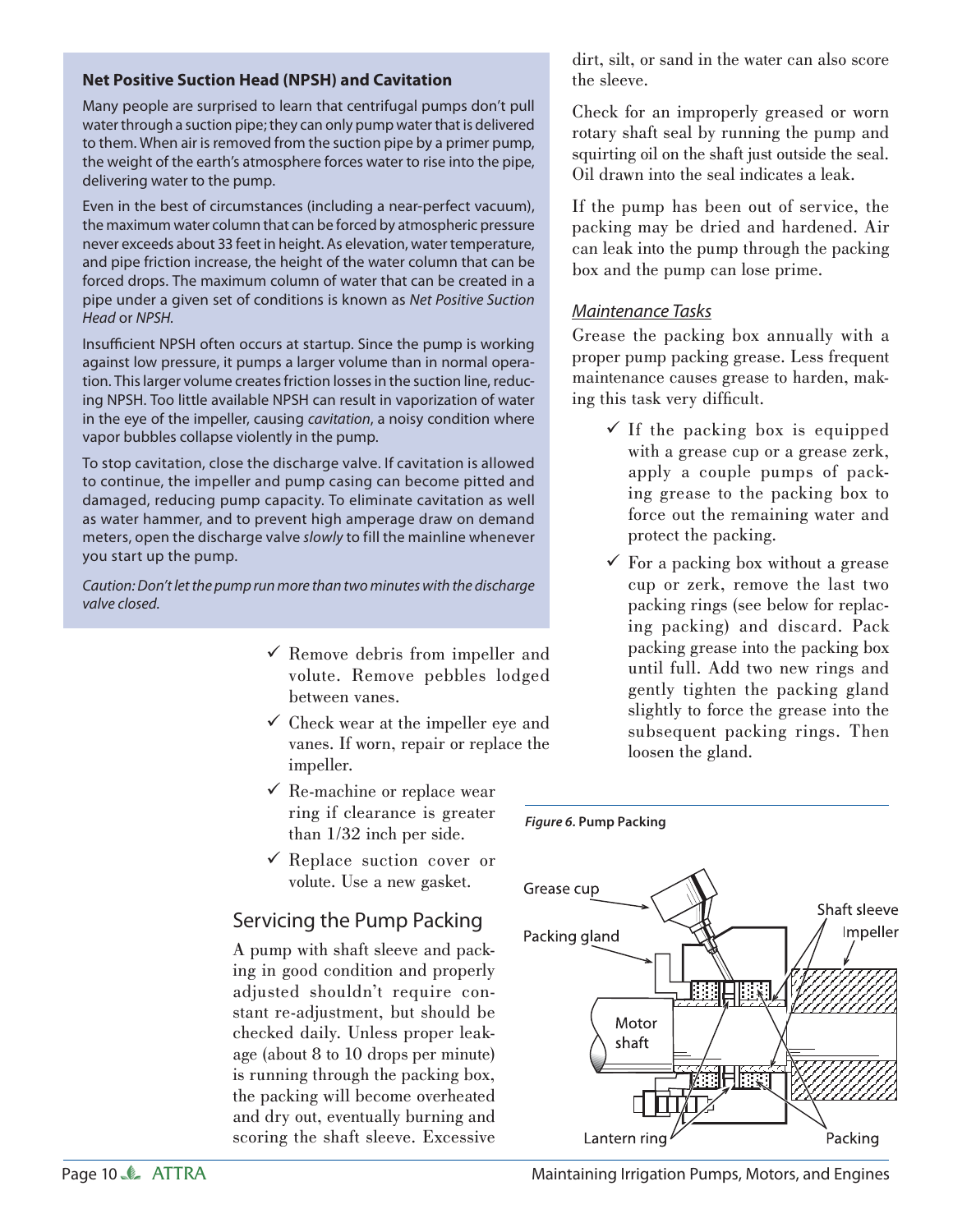## Replacing the Packing

Old packing should be replaced completely if leakage cannot be reduced by adding a new packing ring to the old packing, or if the packing is burned (dried up and scorched) or has leaked excessively during the season.

*Caution: This task is difficult. Have a qualifi ed pump repair shop do it if you are in doubt. If you are attempting the procedure yourself, do it in the shop rather than in the field.* 

- $\checkmark$  Remove packing box gland nut with a wrench. Remove the gland and packing.
- $\checkmark$  To remove packing, twist two packing pullers 180 degrees apart into the exposed packing ring. Pull each ring out of the packing box cavity until all are removed. The lantern ring has two holes 180 degrees apart and can be removed with the packing pullers.
- $\checkmark$  Replace the shaft sleeve if it is worn or grooved. This usually requires pump disassembly. Once the packing is burned and the shaft sleeve is scored, no amount of adjustment will maintain proper leakage for any length of time.
- $\checkmark$  Before replacing new packing, insert the packing gland to make sure it enters freely to the gland's full depth. If it doesn't, clean out the fragments of old packing and other debris that may be obstructing it.
- $\checkmark$  Install new packing rings as far forward as can be reached. Install only the type and size of packing recommended by the manufacturer.
- $\checkmark$  Insert each ring separately. Push it securely into the box and seat it firmly. A small amount of packing grease applied to the packing will make this job a little easier. Don't use sharp points to push the packing into the box. (Use the packing gland, a wooden dowel, pliers handle, fingers, or other blunt object.)

Successive rings of packing should be installed so the joints are 120 degrees apart.

- $\checkmark$  Install lantern ring (if required) in proper position to the packing rings as shown on your manual's parts page.
- $\checkmark$  Install packing gland so that it just begins to enter the stuffing box straight, making sure that the full packing is under uniform pressure.
- $\checkmark$  Seal the gland with clip, stud, and nut.
- $\checkmark$  If the packing is equipped with a grease fitting, add a shot of grease.
- $\checkmark$  Before inserting the last two packing rings on boxes without a grease cup or zerk, pack grease into the packing box until full. Add the last two rings and tighten the packing gland slightly to force the grease into the subsequent rings of packing. Then loosen the gland.
- $\checkmark$  Start the pump with the packing gland loose so there will be initial leakage. Tighten the packing gland only enough to draw the necessary vacuum for priming.
- $\checkmark$  Tighten the gland nuts slightly and evenly every 15 to 20 minutes, until leakage is reduced to about 8 to 10 drops per minute and the water leaking from the box is cool.

#### *Caution: Don't stop leakage entirely.*

## Centrifugal Pump Shutdown (End of Season)

In cold climates, it is critical that all water be drained from pumps prior to freezing weather.

#### *Maintenance Tasks*

- $\checkmark$  Remove suction and discharge piping in areas where ice is a problem. Make sure drain valves are not plugged, and drain water from the pump.
- $\checkmark$  Cover any exposed metal, such as the shaft, with protective lubricant to prevent corrosion.

O*nce the the shaft sleeve is packing is burned and scored, no amount of adjustment will maintain proper leakage for any length of time.*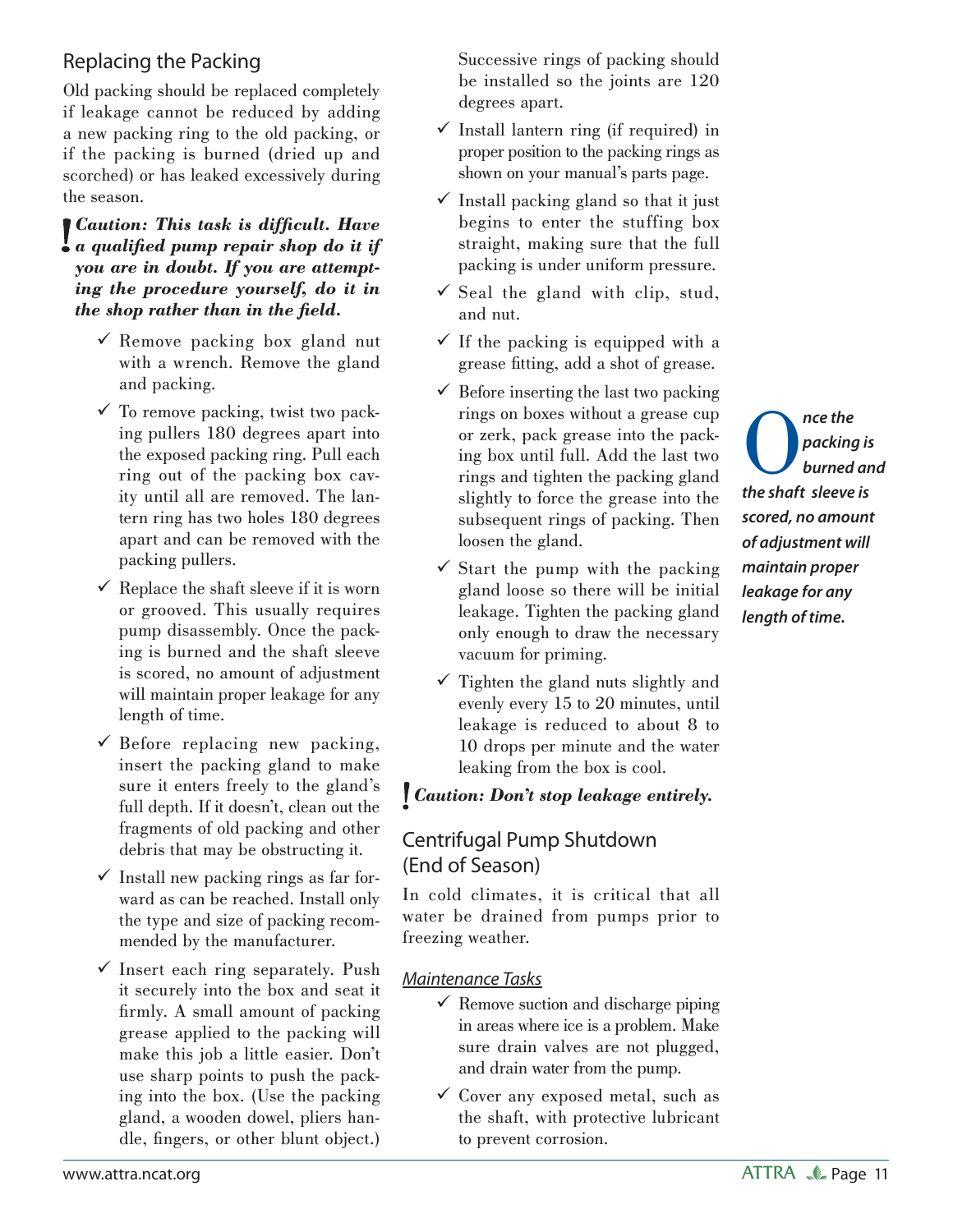

*NCAT photo*

- $\checkmark$  Cover all oil- or greaselubricated bearings with lubricant so moisture won't rust and pit them.
- $\checkmark$  Remove tension from any belts.
- Open petcock and 9 drain diaphragm-type hand primer.
- $\checkmark$  If the discharge primer valve is equipped with a rubber seat, coat it with rubber preservative.
- $\checkmark$  Any rubber parts in a flexible coupling connecting the pump to the driver should also receive a coating of preservative.
- $\checkmark$  Make sure the ball valve on the pressure gauge riser is closed. Remove the pressure gauge and store inside.
- $\checkmark$  Seal all openings, including suction, discharge, and primer, with duct tape, to keep out rodents and foreign material.
- $\checkmark$  Cover the pump with a waterproof tarp.

# *Turbine Pump Maintenance*

*Figure 7.* **Oil-Lubricated Turbine Pump**



#### General

Some of the instructions below also apply to submersible pumps.

Make a habit of periodically checking that discharge piping is firmly supported in the area near the pump. Make sure the pump is securely bolted to the platform.

If your turbine pump is installed over a well and you've experienced water supply problems, check the static level and drawdown in the well. A deeper pump setting might be required.

#### *Maintenance Tasks*

At season startup:

 $\checkmark$  Change the oil in the oil bath or reservoir for the pump upper bearings. Fill with approved turbine oil almost to the top of the sight glass so bearings are covered, taking care that excess oil doesn't get on or in the motor.

Periodically:

- $\checkmark$  Grease lower bearings. Refer to electric motor bearing greasing instructions above, on page 5.
- $\checkmark$  Maintain the pump packing on waterlubricated turbine pumps as directed above on pages 10 to 11 for centrifugal pump packing.

Annually:

 $\checkmark$  Change the bearing oil in vertical hollow shaft motors. When replacing the oil, follow motor manufacturer's recommendations or use ISO-VG32 turbine oil, such as:

> Mobil DTE 797 Lubriplate HO-0 Chevron Turbine Oil GST32

Shell Turbo T Oil 32

Maintain bearing oil at the proper level. Overfilling the oil reservoir can cause oil to overflow when the motor heats up during operation. The excess oil will adhere to the motor and to ventilation screens, collecting dirt and debris and reducing the motor's ability to dispel heat.

## Short-Coupled Turbine Pump

#### *Maintenance Tasks*

At season startup for oil-lubricated pumps:

 $\checkmark$  Fill the oil reservoir and start the oil flowing to the pump one hour before starting the pump. Check to see that the oil tube is filled before running the pump. The pump needs about 10 drops per minute.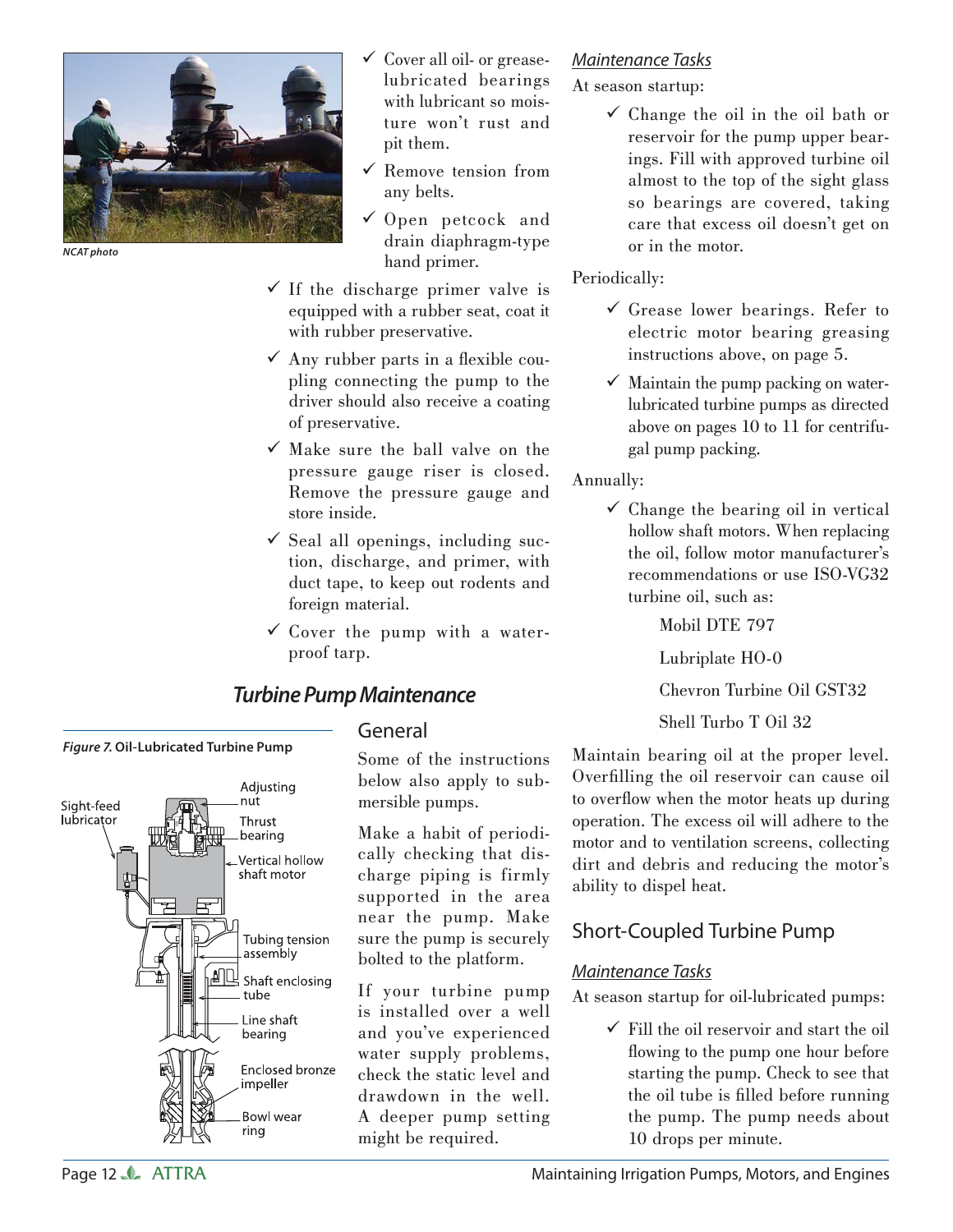At season startup for water-lubricated turbine pumps:

> $\checkmark$  Pre-lubricate line shaft bearings with light oil.

Periodically:

 $\checkmark$  Adjust and maintain the packing on water-lubricated, short-coupled turbines as directed for the packing on a centrifugal pump. (See pages 10 to 11 above.)

Annually (or according to manufacturer's recommended interval) adjust the head shaft nut on short-coupled turbine pumps:

- $\checkmark$  Remove the top motor cover and take out the set screw.
- $\checkmark$  Remove, clean, oil, and replace the key stock.
- $\checkmark$  Loosen the head shaft adjusting nut (it has a left-hand thread) so the shaft and bowls are resting on the bottom. Tighten the head shaft adjusting nut two turns, which will raise the shaft and bowl assembly enough to allow for proper clearance.
- $\checkmark$  You should be able to turn the shaft by hand once it's raised. If you can't, tighten the head shaft adjusting nut one-half turn and try to turn it by hand again.
- $\checkmark$  Replace the set screw and motor cover.

 *Caution: If you are unable to turn the shaft by hand, and you have*  raised the shaft by five or more turns *of the nut, remove the pump, disassemble, and inspect for damage or debris. If you have any questions about this procedure, consult your pump dealer.*

## Deep Well Turbine Pump

Shaft adjustment needs to be more precise for deep well turbines. Shaft stretch needs to be considered. Refer to the manufacturer's instructions or consult a qualified pump dealer.

## *Maintenance Tasks*

At season startup for oil-lubricated pumps:

 $\checkmark$  Start lubricating the shaft up to a week before starting the pump, or until the line shaft and column are full of oil and the oil begins to run out at the top near the stretch assembly. During this first week, allow four to five drops of oil per minute. After starting, increase to 10 to 15 drops of oil per minute. Check the manufacturer's instructions to be sure of the requirement. (Oil will drip slower at night when it cools down.) The viscosity rating of the oil should be 9 or 10.

Periodically:

 $\checkmark$  adjust and maintain the packing on water-lubricated deep well turbines, following the same procedures as for the packing on a centrifugal pump. (See pages 10 to 11 above.)

#### **Submersible Pumps**

A submersible pump is a turbine pump that is close-coupled to a submersible electric motor. Since both pump and motor are suspended in the water, the drive shaft and bearings required for a deep well turbine pump are eliminated. The pump is located above the motor and water enters the pump through a screen located between the pump and motor.

Submersible pumps use enclosed impellers. The motors are smaller in diameter and longer than turbine pump motors. Inadequate circulation of water past the motor may cause it to overheat and burn out. The riser pipe must be of sufficient length to keep the bowl assembly and motor completely submerged at all times and the well casing must be large for water to easily flow past the motor. Electrical wiring from the pump to the surface must be watertight with sealed connections.

# *Troubleshooting*

This section identifies symptoms and possible causes under Suction, System, and Pump. (See Troubleshooting Tables on the following page.) Find the Symptoms and then look across to the left to see possible causes. Most often, suction problems are the cause. Contact your pump repair shop for additional help.

 *Caution: This troubleshooting guide is general and does not cover all the possible system confi gurations or problems that might be encountered.*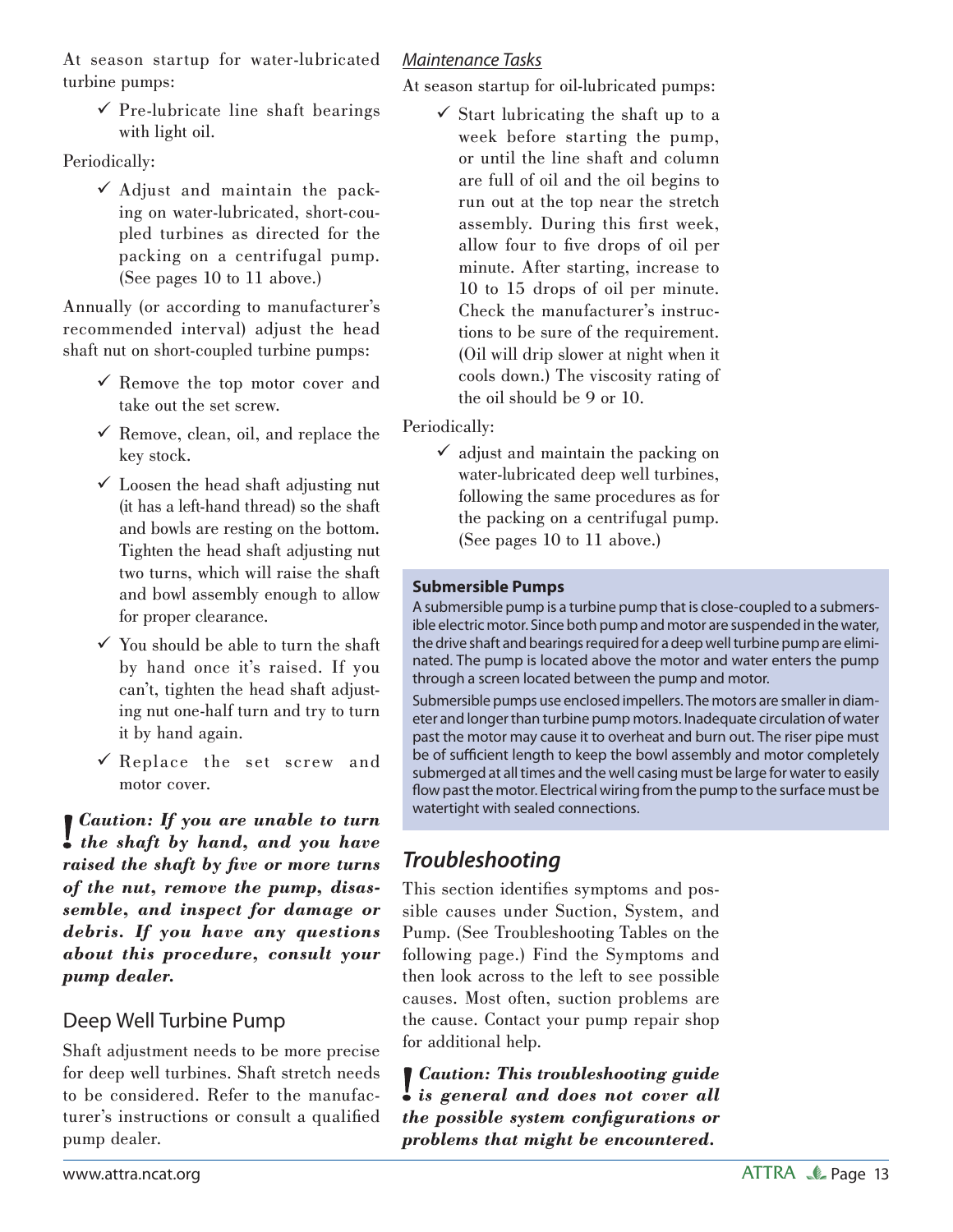#### **Troubleshooting Tables**

#### **Symptoms**

#### **Symptoms**

Packing box leaks water excessively

Packing box has short life Pump vibrates or is noisy Bearings have short life

 $\bullet$ 

 $\overline{\bullet}$ 

 $\bullet$ 

 $\bullet$ 

 $\bullet$ 

Ċ

 $\bullet$ 

 $\bullet$  $\bullet$  $\bullet$ 

 $\bullet$  $\bullet$  $\bullet$  $\bullet$ 

 $\bullet$  $\bullet$  $\bullet$  $\bullet$  $\bullet$  $\bullet$ 

 $\bullet$  $\bullet$   $\bullet$ 

 $\bullet$  $\bullet$ 

 $\bullet$  $\bullet$ 

 $\bullet$  $\bullet$ 

 $\bullet$  $\bullet$ 

 $\bullet$  $\bullet$ 

 $\bullet$  $\bullet$ 

 $\bullet$  $\bullet$ 

 $\bullet$  $\bullet$ 

 $\bullet$ 

 $\bullet$  $\bullet$ 

Pump overheats and seizes

 $\bullet$ 

 $\bullet$  $\bullet$ 

Pump requires excessive power Pump has insufficient pressure

 $\bullet$ 

 $\bullet$  $\bullet$ 

> $\bullet$  $\bullet$  $\bullet$  $\bullet$  $\bullet$

 $\bullet$  $\bullet$ 

 $\bullet$ 

Ċ

 $\bullet$  $\bullet$  $\bullet$ 

 $\bullet$  $\bullet$ 

 Pump does not deliver water Pump has insufficient capacity (gpm) Pump loses prime after starting Pump has insufficient pressure Pump requires excessive power Packing box leaks water excessively Packing box has short life Pump vibrates or is noisy Bearings have short life Pump overheats and seizes

Pump does not deliver water

Pump has insufficient capacity (gpm)

 $\bullet$ 

Pump loses prime after starting

| <b>Causes of</b><br><b>Suction Problems</b>                             | Pump does not deliver water | Pump has insufficient capacity (gpm) | Pump loses prime after starting | Pump has insufficient pressure | Pump requires excessive power | Packing box leaks water excessively | Packing box has short life | Pump vibrates or is noisy | Bearings have short life | Pump overheats and seizes |
|-------------------------------------------------------------------------|-----------------------------|--------------------------------------|---------------------------------|--------------------------------|-------------------------------|-------------------------------------|----------------------------|---------------------------|--------------------------|---------------------------|
| Pump not primed                                                         |                             |                                      |                                 |                                |                               |                                     |                            |                           |                          |                           |
| Insufficiently submerged<br>suction pipe inlet                          |                             |                                      |                                 |                                |                               |                                     |                            |                           |                          |                           |
| Pump or suction pipe not<br>completely filled with water                |                             |                                      |                                 |                                |                               |                                     |                            |                           |                          |                           |
| <b>Insufficient Net Positive Suction</b><br>Head (NPSH - See pg. 20)    |                             |                                      |                                 |                                |                               |                                     |                            |                           |                          |                           |
| Suction line, strainer, or centrifugal<br>pump balance line plugged     |                             |                                      |                                 |                                |                               |                                     |                            |                           |                          |                           |
| Air leaks into suction line                                             |                             |                                      |                                 |                                |                               |                                     |                            |                           |                          |                           |
| Air leaks into pump through<br>packing box                              |                             |                                      |                                 |                                |                               |                                     |                            |                           |                          |                           |
| <b>Excessive amount of air or</b><br>gas in the water                   |                             |                                      |                                 |                                |                               |                                     |                            |                           |                          |                           |
| Foot valve too small, insufficiently<br>submerged, or partially clogged |                             |                                      |                                 |                                |                               |                                     |                            |                           |                          |                           |

| <b>Causes of</b><br><b>System Problems</b>        | Pump does not deliver water | Pump has insufficient capacity (gpm) | Pump loses prime after starting | Pump has insufficient pressure | Pump requires excessive power | Packing box leaks water excessively | Packing box has short life | Pump vibrates or is noisy | Bearings have short life | Pump overheats and seizes |
|---------------------------------------------------|-----------------------------|--------------------------------------|---------------------------------|--------------------------------|-------------------------------|-------------------------------------|----------------------------|---------------------------|--------------------------|---------------------------|
| Speed (rpm) too low                               |                             |                                      |                                 |                                |                               |                                     |                            |                           |                          |                           |
| Parallel operation of pumps<br>unsuitable         |                             |                                      |                                 |                                |                               |                                     |                            |                           |                          |                           |
| Total system head higher than<br>pump design head |                             |                                      |                                 |                                |                               |                                     |                            |                           |                          |                           |
| Wrong direction of pump rotation                  |                             |                                      |                                 |                                |                               |                                     |                            |                           |                          |                           |
| Speed (rpm) too high                              |                             |                                      |                                 |                                |                               |                                     |                            |                           |                          |                           |
| Total system head lower than<br>pump design head  |                             |                                      |                                 |                                |                               |                                     |                            |                           |                          |                           |

## **Causes of Pump Problems**

Rotary shaft seals (packing) leak air  $\bullet$ Foreign matter in impeller  $\bullet$ Wear rings worn Impeller damaged Defective pump casing gasket permitting internal leakage Misalignment of pump and driving unit Bent shaft between pump and motor or engine Rotating part rubbing on stationary part of motor Packing gland too tight resulting in no water flow to lubricate packing and shaft Packing worn, improperly installed, or incorrect for operating conditions Cooling water not getting to watercooled packing boxes Packing forced into pump interior Shaft or shaft sleeves worn or scored at the packing Shaft running off center Impeller or rotor (electric motors) out of balance Bearings worn Foundation or platform not rigid or mounting is loose Pipe not supported Under- or over-greasing of bearings or greasing sealed motor bearings Condensation of atmospheric moisture in the bearing housing Lack of lubrication or improper lubrication Scoring or rusting of bearings in turbine pump Improper installation of bearing, incorrect assembly of stacked bearings, and use of unmatched bearings as a pair (turbine pump) Excessive thrust (seen as shaft movement from mechanical failure or failure of hydraulic balancing device)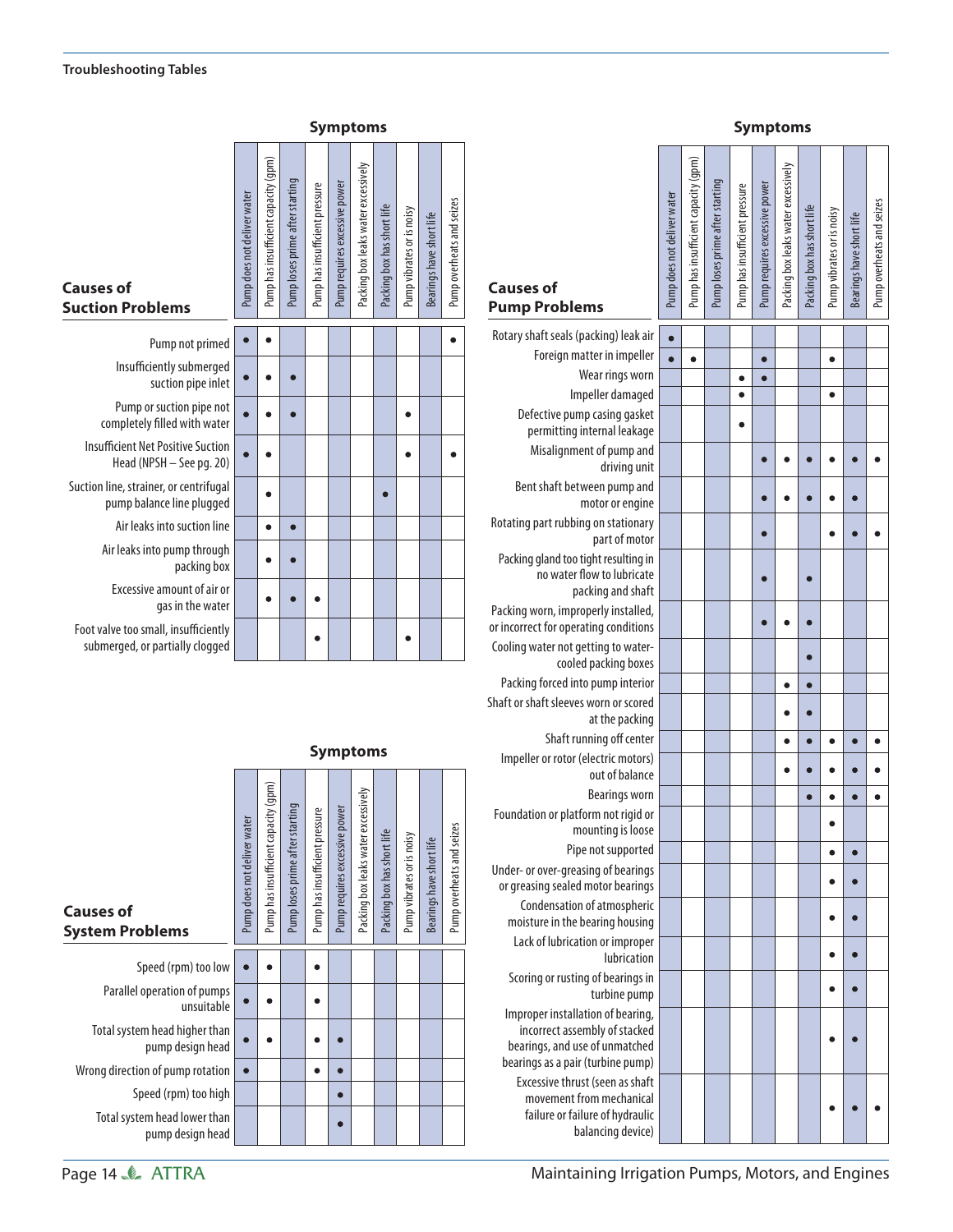# **References**

Black, Richard D., and Danny H. Rogers. 1993. Evaluating Pumping Plant Efficiency Using On-Farm Fuel Bills. Kansas State University Cooperative Extension Service, Manhattan, Kansas. 4 p.

Loftis, J.C., and D.L. Miles. 2004. Irrigation Pumping Plant Efficiency. Colorado State University Cooperative Extension Service, Fort Collins, CO. 4 p. *www.ext.colostate.edu/pubs/crops/04712.html*

# **Further Resources**

## *NCAT Publications*

The Montana Irrigator's Pocket Guide. 2003. By Mike Morris, Vicki Lynne, Nancy Matheson, and Al Kurki. National Center for Appropriate Technology, Butte, MT. 161 p.

 *A take-to-the-fi eld reference to help irrigators save energy, water, and money; includes guidelines for water management, equipment maintenance, and handy conversions and formulas. Get a free printed copy by calling 800-346-9140 (toll-free).*

## *Other Publications and Web sites*

Extending Electric Motor Life. Hansen, Hugh J. and Walt L. Trimmer. PNW 292. Oregon State University, Corvallis, OR. 4 p.

 *Available from Oregon State University Extension Service. Cost \$0.25. Order from 541-737-2513, 800-561-6719, or* 

puborders@oregonstate.edu Irrigation Energy Saving Ideas. 2000. By Richard

F. Beard and Robert W. Hill. Utah State University Extension Service, Logan, UT. 5 p.

 *Describes factors that affect electric motor performance and service life and describes procedures for controlling internal motor heat. Can be downloaded from* http:// extension.usu.edu/files/engrpubs/biewm06.pdf.

Irrigation Water Pumps. 1993. By Thomas F. Scherer. Publication AE1057. North Dakota State University Extension Service, Fargo, ND. 12 p.

 *Covers basic operating characteristics of centrifugal, deep well turbine, submersible, and propeller pumps, as well as pump power requirements and selection criteria. Can be downloaded from* www.ext.nodak. edu/extpubs.

Maintaining Electric Motors Used for Irrigation. 2000. By Richard F. Beard and Robert W. Hill. Utah State University Extension Service, Logan, UT. 5 p.

 *Describes factors that affect electric motor performance and service life and describes procedures for controlling internal motor heat.*

*Can be downloaded from* http://extension.usu.edu/ files/engrpubs/biewm06.pdf.

## *Irrigation Engineering Publications*

University of Nebraska Institute of Agriculture and Natural Resources. *http://ianrpubs.unl.edu/irrigation Dozens of publications on irrigation management and hardware.*

## *Wateright*

Center for Irrigation Technology at California State University, Fresno. *www.wateright.org/energy.asp*

 *A "multi-function, educational resource for irrigation water management." Includes an energy use/cost calculator, guidelines for estimating fuel requirements, options for reducing energy use and costs, and discussions of various other energy-related topics.*